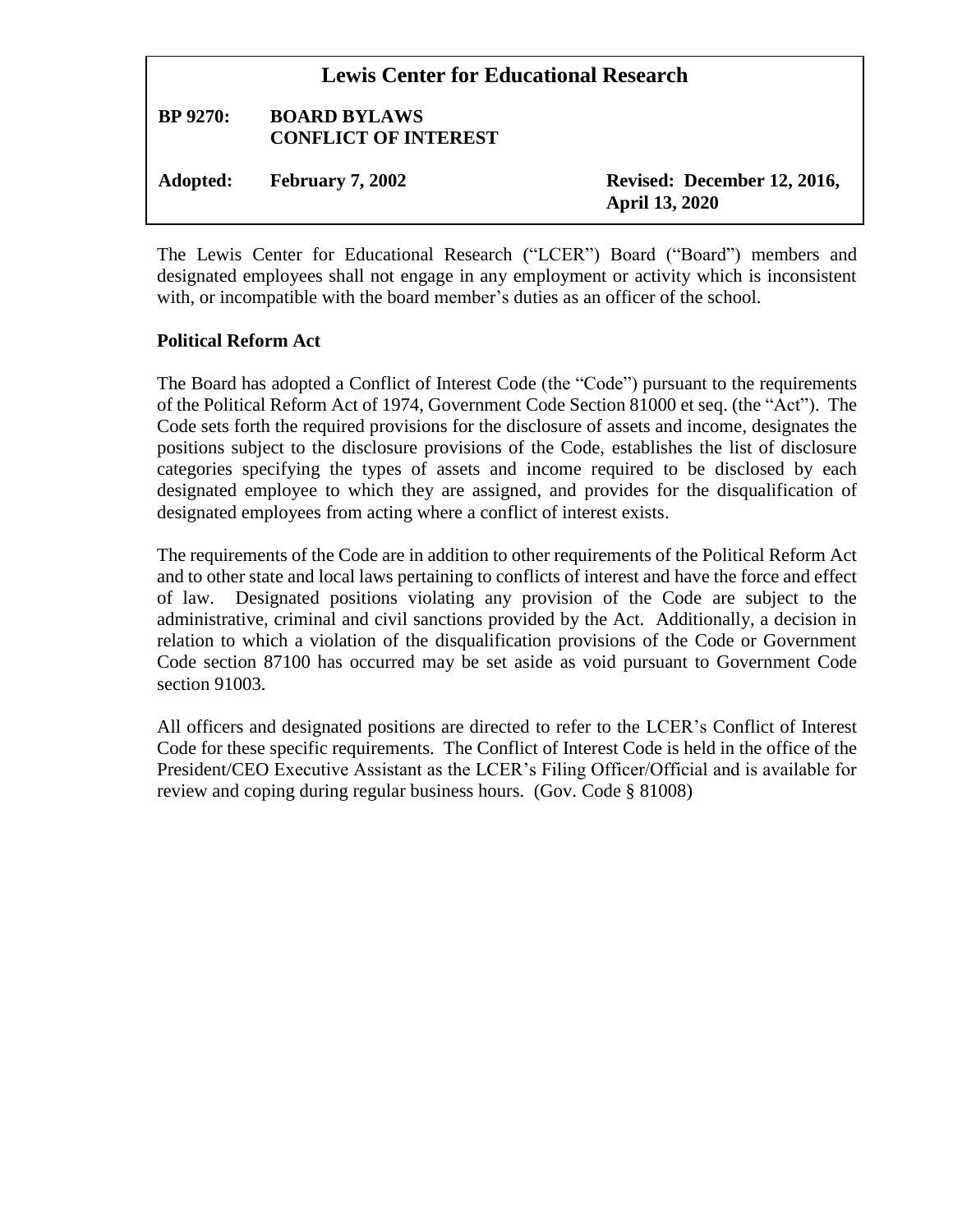# **Financial Interest in Contracts**

A board member, officer, or employee shall not make a contract in which he or she is financially interested. Any participation by a board member, officer, or employee in the process by which such a contract is developed, negotiated and executed is a violation of section 1090. A board member is conclusively presumed to have made any contract executed by the Board or an agency under its jurisdiction, even if the board member has disqualified himself or herself from any and all participation in the making of the contract. (Government Code 1090)

Non-Interests. A board member shall not be deemed to be financially interested in a contract if his/her interest is including, but not limited to, any of the following: (Government Code 1091.5)

- 1. That of an officer who is being reimbursed for his/her actual and necessary expenses incurred in the performance of an official duty.
- 2. That of a recipient of public services generally provided by the public body or board of which he/she is a member, on the same terms and conditions as if he or she were not a member of the Board.
- 3. That of a landlord or tenant of the contracting party if such contracting party is the federal government or any federal department or agency, this state or an adjoining state, any department or agency of this state or an adjoining state, any county or city of this state or an adjoining state, or any public corporation or special, judicial or other public school of this state or an adjoining state unless the subject matter of such contract is the property in which such officer or employee has such interest as landlord or tenant in which event his/her interest shall be deemed a remote interest within the meaning of, and subject to, the provisions of Government Code 1091.
- 4. That of a spouse of an officer or employee of a public agency if his/her spouse's employment or office holding has existed for at least one year prior to his/her election or appointment.
- 5. That of a non-salaried member of a nonprofit corporation, provided that such interest is disclosed to the Board at the time of the first consideration of the contract, and provided further that such interest is noted in its official records.
- 6. That of a non-compensated officer of a nonprofit, tax-exempt corporation which, as one of its primary purposes, supports the functions of the Board or to which the Board has legal obligation to giver particular consideration, and provided further that such interest is noted in its official records.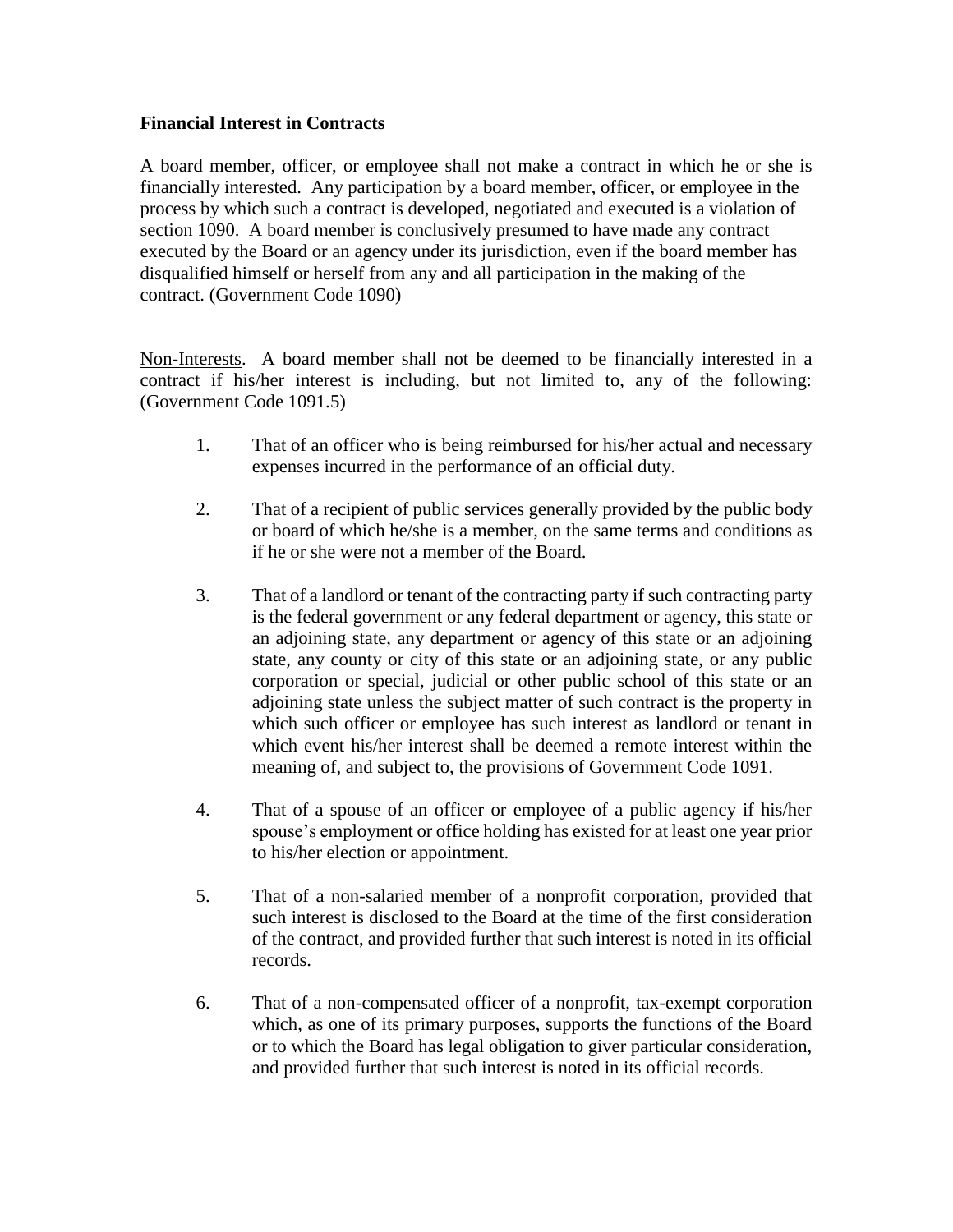- 7. That of an attorney of the contracting party or that of an owner, officer, employee or agent of a firm which renders, or has rendered, service to the contracting party in the capacity of stockbroker, insurance agent, insurance broker, real estate agency, or real estate broker if these individuals have not received and will not receive remuneration, consideration, or a commission as a result of the contract and if these individuals have an ownership interest of less than 10 percent in the law practice or firm, stock brokerage firm, insurance firm or real estate firm.
- 8. In addition, a board member or employee shall not be deemed to be interested in a contract made pursuant to competitive bidding under a procedure established by law if his/her sole interest is that of an officer, director, or employee of a bank or savings and loan association with which a party to the contract has the relationship of borrowers or depositor, debtor or creditor. (Government Code 1091.5)

Remote Interests. A board member shall not be deemed to be financially interested in a contract if he or she has only a remote interest in the contract and if the remote interests is disclosed during a board meeting and noted in the official board minutes. The affected board member shall not vote or discuss the matter or attempt to influence any other board members to enter into the contract. Remote interests include the following: (Government Code 1091)

- 1. That of an officer or employee of a nonprofit corporation in the contracts, purchases, and sales of the corporation.
- 2. That of an employee or agent of a private contracting party in its contracts when (1) the private party has 10 or more other employees and (2) the official/employee has been an employee or agent of that party for at least three years.
- 3. That of a parent in the earnings of his or her minor child for personal services.
- 4. That of a landlord or tenant of a contracting party in the contracts of that party.
- 5. That of an attorney of a contracting party or (2) an owner officer, employee, or agent of a firm which renders or has rendered service to the contracting party in the capacity of stockbroker, insurance agent/broker, or real estate agent/broker, under specified conditions set forth in Government Code 1091(b)(6)
- 6. That of an official in a party that seeks to contract with the official's governmental agency when the official has been a supplier of goods or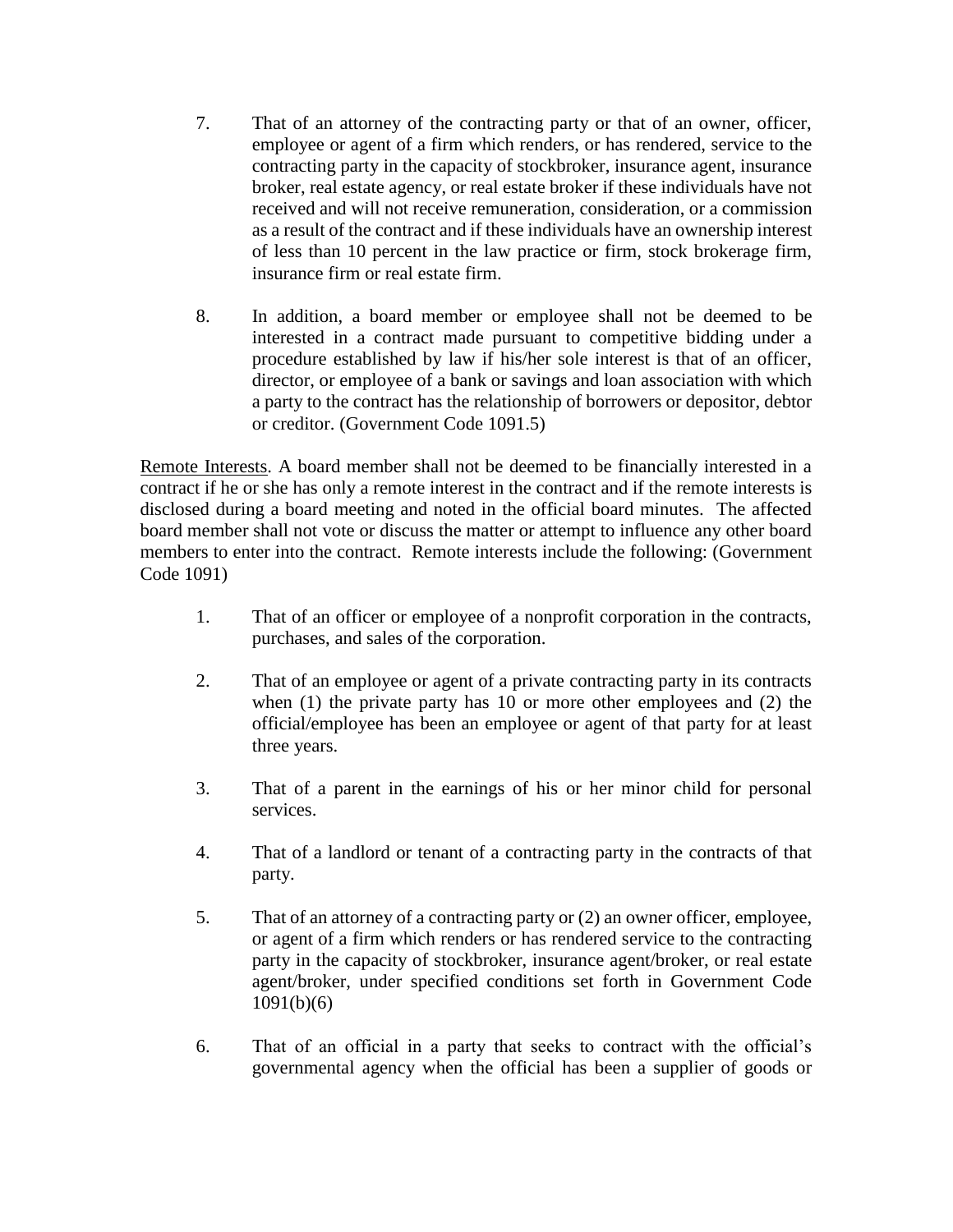services to the contracting party for at least five years prior to the official's election or appointment to office.

- 7. That of an official who is a director, or holds a 10 percent interest or greater in a bank or savings and loan in the contracts of parties who are depositors or borrowers at the official's institution.
- 8. That of an engineer, geologist, or architect in a consulting, engineering, or architectural firm if he or she does not serve as an officer, director, or in a primary management capacity.

# **Gifts**

Board members and any employees who manage public investments shall not accept from any single source in any calendar year any gifts in excess of the prevailing gift limitation specified in law (Government Code 89503)

Designated employees shall not accept from any single source in any calendar year any gifts in excess of the prevailing gift limitation specified in law, if the employee would be required to report the receipt of income or gifts from that source on his or her statement of economic interests. (Government Code 89503)

The above limitations on gifts do not apply to wedding gifts and gifts exchanged between individuals on birthdays, holidays and other similar occasions, provided that the gifts exchanged are not substantially disproportionate in value. (Government Code 89503)

Gifts of travel and related lodging and subsistence shall be subject to the above limitations. A gift of travel does not include travel provided by the Lewis Center for board members and designated employees or travel otherwise falling within the exceptions in Government Code 89506. (Government Code 89506)

### **Honoraria**

Board members and any employees who manage public investments shall not accept any honorarium, which is defined as any payment made in consideration for any speech given, article published, or attendance at any public or private gathering. (Government Code 89501, 89502)

Designated employees shall not accept any honorarium which is defined as any payment made in consideration for any speech given, article published, or attendance at any public or private gathering, if the employee would be required to report the receipt of income or gifts from that source on his or her statement of economic interests. (Government Code 89502)

The term "honorarium" does not include: (Government Code 89501)